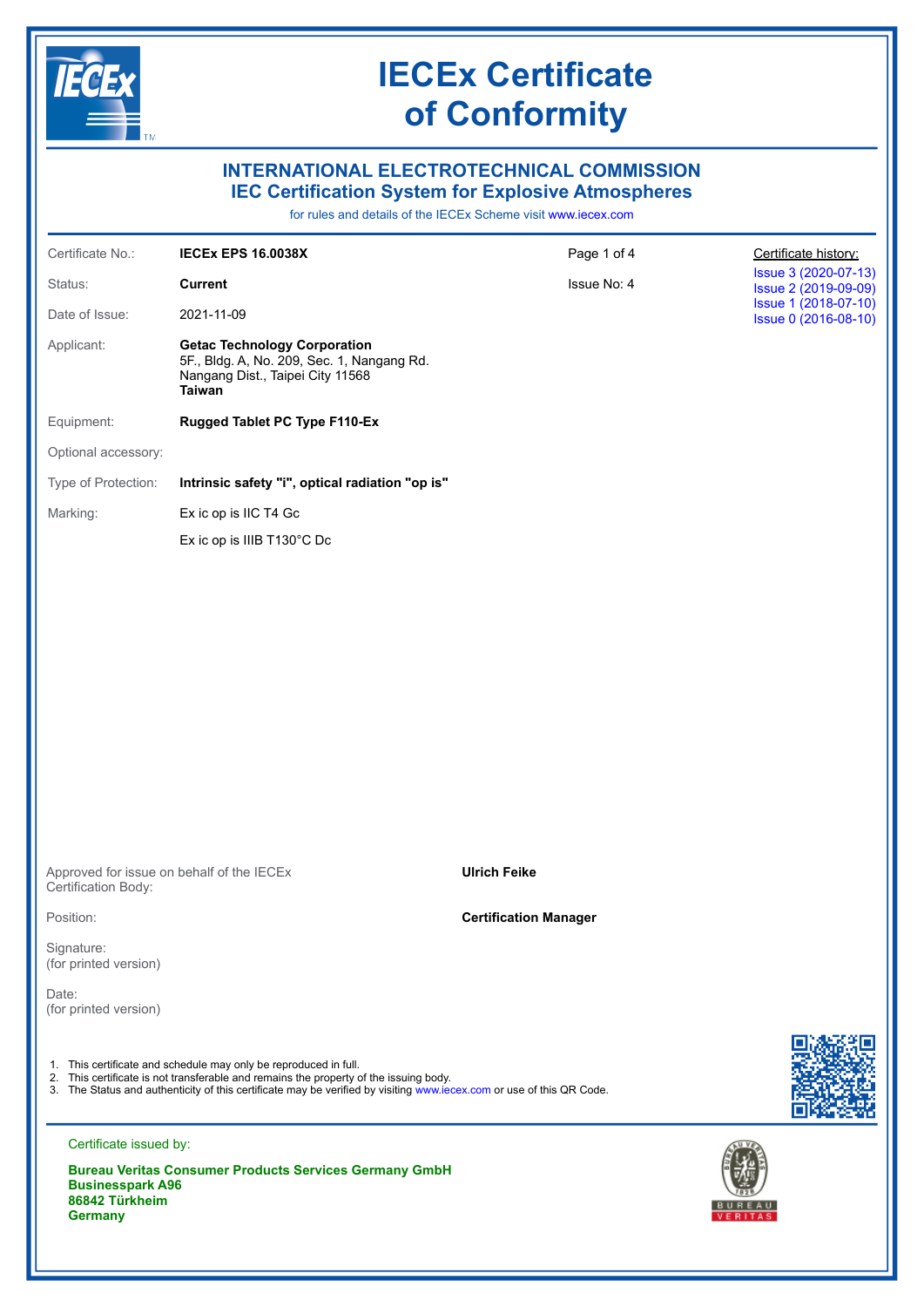

| Certificate No.:                          | <b>IECEX EPS 16.0038X</b>                                                                                                                |                                                                                                                                   | Page 2 of 4 |
|-------------------------------------------|------------------------------------------------------------------------------------------------------------------------------------------|-----------------------------------------------------------------------------------------------------------------------------------|-------------|
| Date of issue:                            | 2021-11-09                                                                                                                               |                                                                                                                                   | Issue No: 4 |
| Manufacturer:                             | <b>Getac Technology Corporation</b><br>5F., Bldg. A, No. 209, Sec. 1, Nangang Rd.<br>Nangang Dist., Taipei City 11568<br>Taiwan          |                                                                                                                                   |             |
| Additional<br>manufacturing<br>locations: | Getac Technology (Kunshan) Co.,<br>Ltd.<br>No. 269, No. 2 Avenue, Kunshan<br>Comprehensive Free Trade Zone,<br>Jiangsu Province<br>China | <b>Getac Technology Corporation</b><br><b>PLANT 5</b><br>5F., No.209, Nanyang St.<br>Xizhi Dist.<br>New Taipei City 221<br>Taiwan |             |

This certificate is issued as verification that a sample(s), representative of production, was assessed and tested and found to comply with the IEC Standard list below and that the manufacturer's quality system, relating to the Ex products covered by this certificate, was assessed and found to comply with the IECEx Quality system requirements.This certificate is granted subject to the conditions as set out in IECEx Scheme Rules, IECEx 02 and Operational Documents as amended

#### **STANDARDS** :

The equipment and any acceptable variations to it specified in the schedule of this certificate and the identified documents, was found to comply with the following standards

| IEC 60079-0:2017<br>Edition: 7.0 | Explosive atmospheres - Part 0: Equipment - General requirements                                          |
|----------------------------------|-----------------------------------------------------------------------------------------------------------|
| IEC 60079-11:2011<br>Edition:6.0 | Explosive atmospheres - Part 11: Equipment protection by intrinsic safety "i"                             |
| IEC 60079-28:2015<br>Edition:2   | Explosive atmospheres - Part 28: Protection of equipment and transmission systems using optical radiation |
|                                  |                                                                                                           |

This Certificate **does not** indicate compliance with safety and performance requirements other than those expressly included in the Standards listed above.

#### **TEST & ASSESSMENT REPORTS:**

A sample(s) of the equipment listed has successfully met the examination and test requirements as recorded in:

Test Report:

[DE/EPS/ExTR16.0038/05](https://www.iecex-certs.com/#/deliverables/REPORT/78439/view)

Quality Assessment Report:

[DE/TPS/QAR20.0011/01](https://www.iecex-certs.com/#/deliverables/REPORT/72295/view)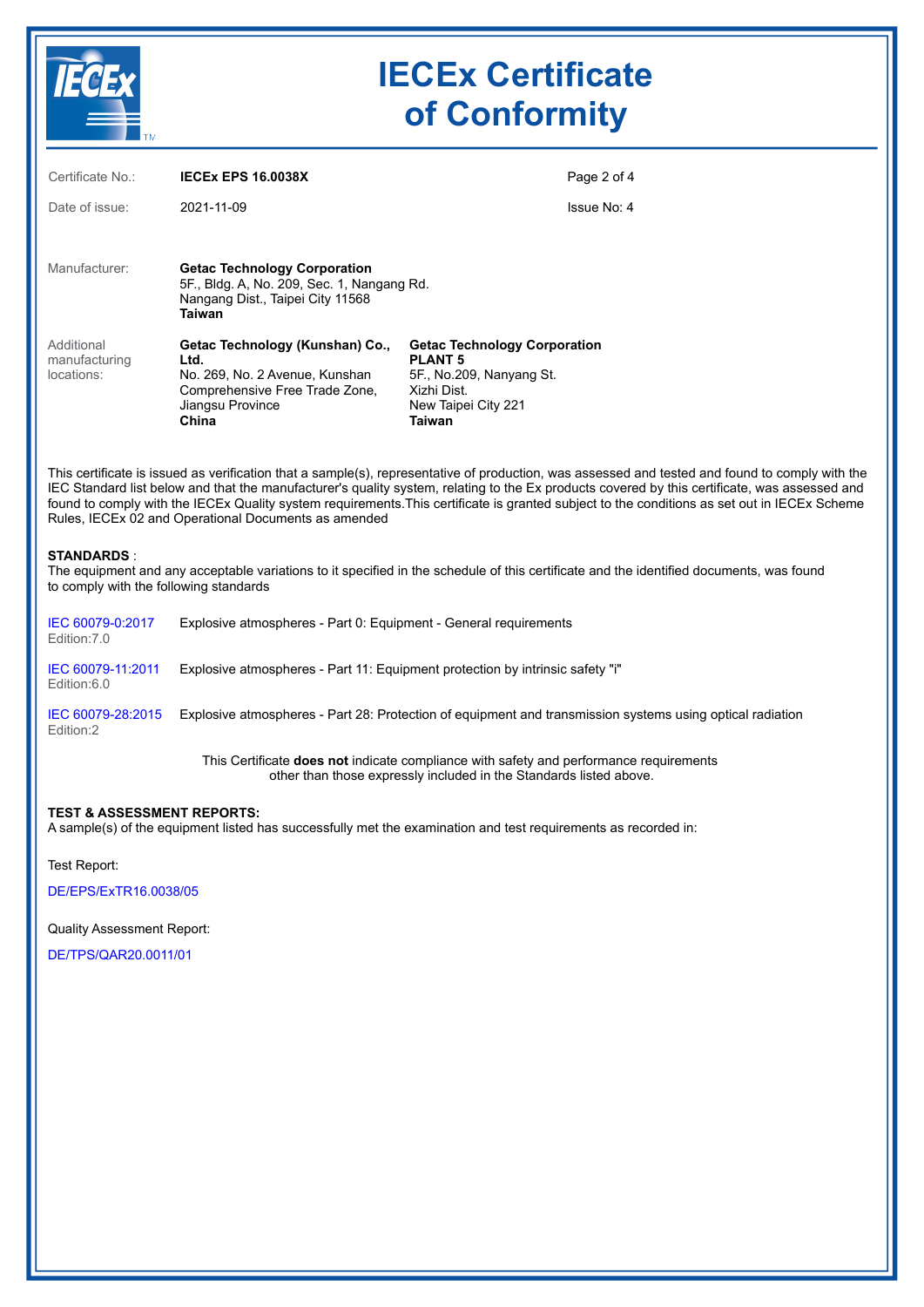

Certificate No.: **IECEx EPS 16.0038X**

Page 3 of 4

Date of issue: 2021-11-09

Issue No: 4

### **EQUIPMENT:**

Equipment and systems covered by this Certificate are as follows:

The F110-Ex is an intrinsically safe rugged tablet PC for use in explosive hazardous areas of zone 2 and zone 22. The device can be used with accessories Shoulder-Strap, Hand-Strap or Shoulder Harness Strap, Capacitive Hard Tip Stylus & Tether and Digitizer Pen & Tether.

Electrical data:

Battery powered, Lithium ion, 11.4 V / 2160 mAh Lithium ion, 11.4 V / 2290 mAh

### **SPECIFIC CONDITIONS OF USE: YES as shown below:**

Maximum ambient temperature range: -21 °C to +60 °C.

Usage only in controlled environment with suitably reduced pollution.

The device shall be protected against excessive UV-light.

The impact test according to IEC 60079-0 was performed with reduced height. The device shall be protected against mechanical impact.

The connection interfaces shall never be used in hazardous areas.

The battery shall never be changed, charged or removed in hazardous areas.

The device shall never be used next to strong charge generating processes.

Use only rechargeable Li-ion battery of type BP3S1P2160-S or BP3S1P2290 A.